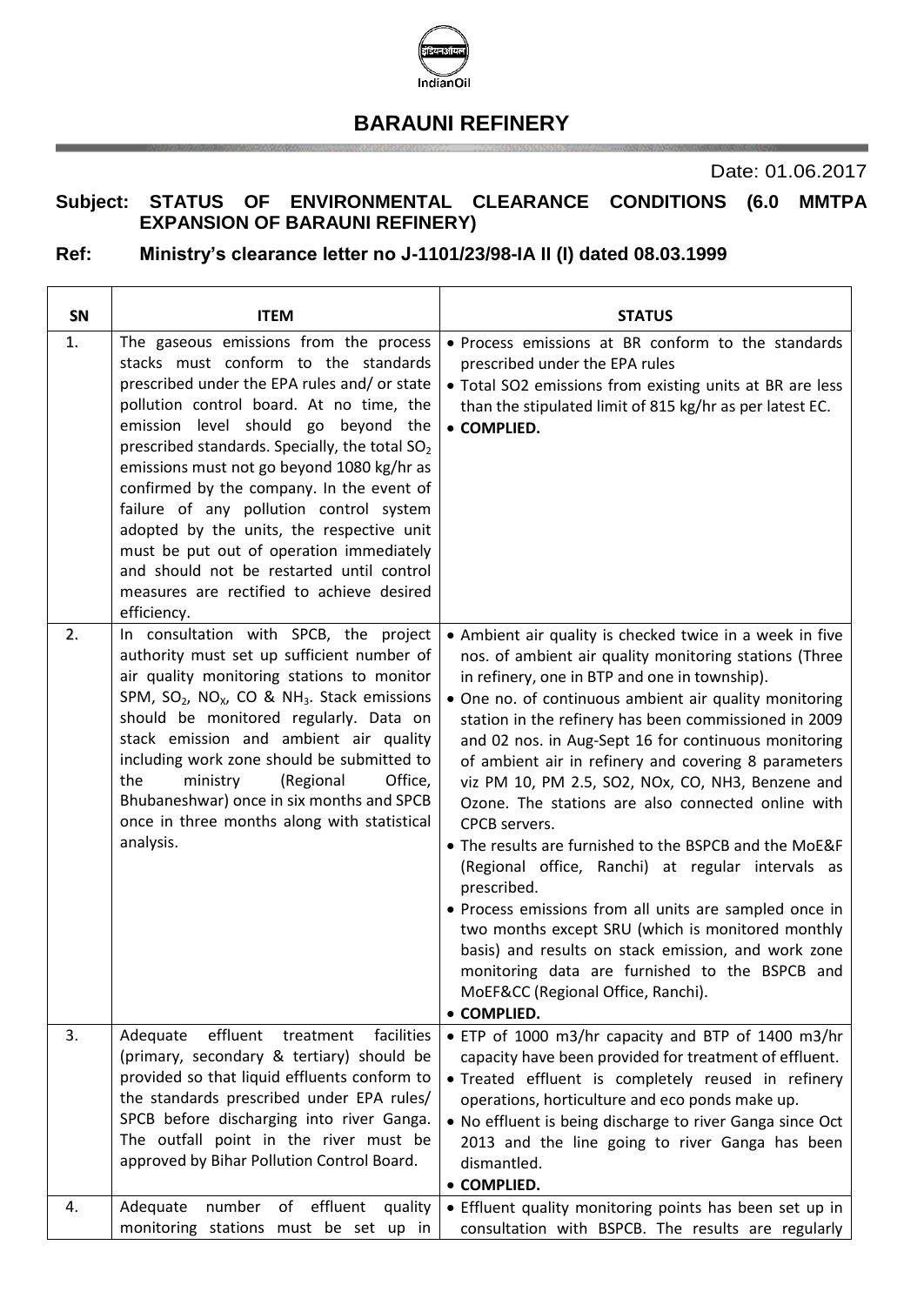|     | consultation with SPCB to monitor the water<br>quality parameters as per EPA / SPCB<br>regulations. Monitored data along with<br>analysis should be submitted to this ministry<br>(Regional Office, Bhubaneshwar) once in six<br>months and SPCB once in three months.                                                                                                                                                                                                                | furnished to the BSPCB and regional office, MoE&F,<br>Ranchi.<br>. Online effluent analyzers have been installed at the<br>discharge of treated effluent and connected to CPCB<br>server.<br>• COMPLIED.                                                                                                                                                                                                                                                                                                                                                                                                                                                                                                                       |
|-----|---------------------------------------------------------------------------------------------------------------------------------------------------------------------------------------------------------------------------------------------------------------------------------------------------------------------------------------------------------------------------------------------------------------------------------------------------------------------------------------|--------------------------------------------------------------------------------------------------------------------------------------------------------------------------------------------------------------------------------------------------------------------------------------------------------------------------------------------------------------------------------------------------------------------------------------------------------------------------------------------------------------------------------------------------------------------------------------------------------------------------------------------------------------------------------------------------------------------------------|
| 5.  | The company must identify and implement<br>water conservation and treated effluent<br>recycling / reusing schemes to minimize the<br>raw water consumption and to achieve zero-<br>pollutant discharge to the river Ganga.                                                                                                                                                                                                                                                            | • To reduce Raw water consumption, treated effluent is<br>re-used as<br>• Cooling tower makeup<br>• Fire water make up<br>• Coke cutting water<br>• Make up water for Eco Ponds.<br>• Horticulture of Eco park<br>. No effluent is being discharged to river Ganga.<br>• COMPLIED.                                                                                                                                                                                                                                                                                                                                                                                                                                             |
| 6.  | The hazardous solid wastes like spent<br>catalysts must be disposed off in a secured<br>landfill with facility for leachate collection<br>and treating in the ETP.                                                                                                                                                                                                                                                                                                                    | . RCC pit for storage of hazardous solid waste (Oily<br>Sludge) is in place and mechanized skid process by M/S<br>Balmer Lawrie has been deployed for better recovery<br>of oil from oily sludge.<br>• Residual oily sludge is bio-remediated.<br>catalyst<br>• Spent<br>is<br>co-processed<br>at<br>cement<br>manufacturers as alternative raw material.<br>• COMPLIED.                                                                                                                                                                                                                                                                                                                                                       |
| 7.  | The proposed storage for LPG shall be of<br>mounded type in order to reduce the risk<br>level. The OISD guidelines must be strictly<br>followed.                                                                                                                                                                                                                                                                                                                                      | • 6 nos. of mounded LPG storage bullets as per OISD<br>guidelines for storage of LPG have been provided<br>(commissioned in 2002).<br>• COMPLIED.                                                                                                                                                                                                                                                                                                                                                                                                                                                                                                                                                                              |
| 8.  | In addition to the above stipulations, the<br>undertake<br>additional<br>company<br>must<br>afforestation and Eco-development work in<br>the area. In this regard, the company must<br>augment its tree plantation activities by 25<br>thousand trees in a phased manner. Further,<br>the company has around 120 acres of<br>borrow-pit area in and adjoining to the plant<br>premises. The company must give an action<br>plan to ecologically develop this area within<br>3 months. | • Spread over an area of 75 acres, Barauni Refinery has<br>developed a beautiful Ecological Park (Eco Park) with<br>sprawling lawns, flowers and ornamental plants,<br>potted plants, diverse habitat of tress and the forest<br>vegetation. The garden has more than 279 plant<br>species under 81 families including some medicinal<br>plants both indigenous and exotic.<br>• More than 76,333 plants were planted during the<br>period 00-01 to 15-16 in a phased manner to develop<br>green belt in & around refinery controlled area.<br>• 6003 nos. plants were planted in 2016-17.<br>. Plantation in refinery is continuing. However, existing<br>land of refinery is getting saturated with greenery.<br>• COMPLIED. |
| 9.  | The project authority must adhere to the<br>stipulations made by Pollution Control Board<br>and state government.                                                                                                                                                                                                                                                                                                                                                                     | • Stipulations being followed.<br>• COMPLIED.                                                                                                                                                                                                                                                                                                                                                                                                                                                                                                                                                                                                                                                                                  |
| 10. | No expansion or modification of the plant<br>should be carried out prior approval of this<br>ministry.                                                                                                                                                                                                                                                                                                                                                                                | • Prior approval of ministry is taken before carrying out<br>any expansion or modification of the plant.<br>• COMPLIED.                                                                                                                                                                                                                                                                                                                                                                                                                                                                                                                                                                                                        |
| 11. | A green belt of adequate width and density<br>should be provided all around the plant in<br>consultation<br>with<br>the<br>state<br>forest<br>department. A norm of 2500 plants/ hectare<br>may be followed and minimum of 25% area<br>must be covered by green belt.                                                                                                                                                                                                                 | • Spread over an area of 75 acres, Barauni Refinery has<br>developed a beautiful Ecological Park (Eco Park) with<br>sprawling lawns, flowers and ornamental plants,<br>potted plants, diverse habitat of tress and the forest<br>vegetation. The garden has more than 279 different<br>plant species under 81 families including some<br>medicinal plants both indigenous and exotic.                                                                                                                                                                                                                                                                                                                                          |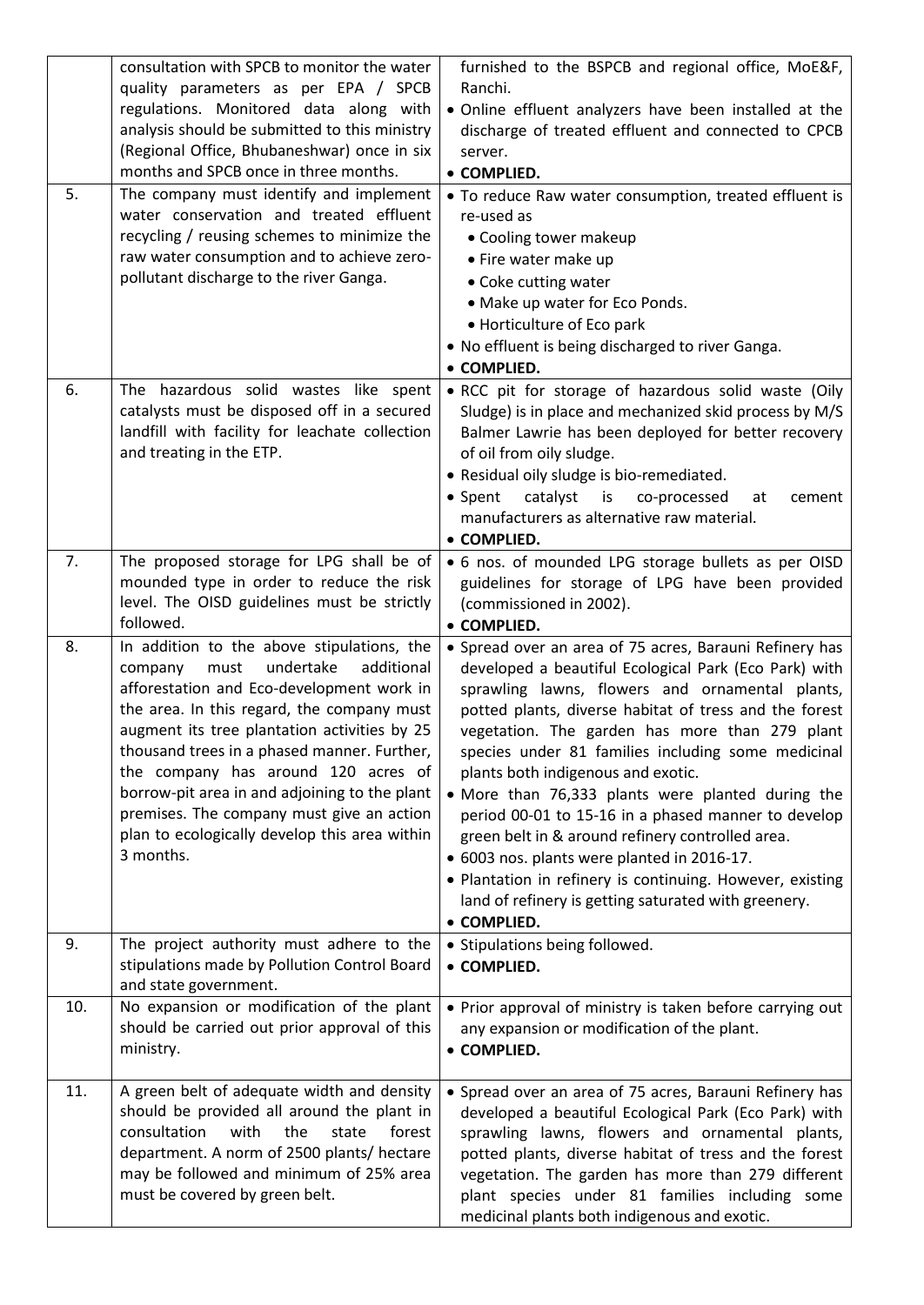|     |                                                                                                                                                                                                                                                                                                                                                                                                                               | • More than 76,333 plants were planted during the<br>period 00-01 to 15-16 in a phased manner to develop<br>green belt in & around refinery controlled area in<br>consultation with forest department.<br>• 6003 nos. plants were planted in 2016-17.<br>• Plantation in refinery is continuing. However, existing<br>land of refinery is getting saturated with greenery.<br>• COMPLIED.                                                                                                                                                                                |
|-----|-------------------------------------------------------------------------------------------------------------------------------------------------------------------------------------------------------------------------------------------------------------------------------------------------------------------------------------------------------------------------------------------------------------------------------|--------------------------------------------------------------------------------------------------------------------------------------------------------------------------------------------------------------------------------------------------------------------------------------------------------------------------------------------------------------------------------------------------------------------------------------------------------------------------------------------------------------------------------------------------------------------------|
| 12. | Handling,<br>manufacturing,<br>storage<br>and<br>transportation of hazardous<br>chemicals<br>should be carried out in accordance with<br>The Manufacture, Storage & Import Of<br>Chemicals Rules, 1989, as<br>Hazardous<br>amended in 1991. On-site and Off-site<br>emergency preparedness plans shall be<br>prepared adequately and permissions from<br>state and central nodal agencies in this<br>regard must be obtained. | • Handling & storage of hazardous chemicals are done in<br>accordance with the rules as amended in 1991.<br>• Comprehensive Emergency Disaster Management<br>Plans exist in refinery and are updated regularly.<br>• Necessary inputs for hazardous of Barauni Refinery<br>have been provided to district authorities for inclusion<br>in Disaster management plan as per MSIC rule.<br>• On-site & Off-site mock drills are conducted quarterly<br>and annually respectively. The Off-site drill is<br>conducted with involvement of District Authority.<br>• COMPLIED. |
| 13. | Hazardous wastes, if any, must be handled<br>and disposed as per Hazardous Waste<br>(Management And Handling) Rules, 1989.<br>Authorization from State Pollution Control<br>Board in this regard must be obtained.                                                                                                                                                                                                            | · Disposal of hazardous wastes is done as per the<br>Hazardous Wastes (Management and Handling) Rules<br>under authorization from BSPCB.<br>• COMPLIED.                                                                                                                                                                                                                                                                                                                                                                                                                  |
| 14. | Proper housekeeping<br>and<br>adequate<br>occupational health programme must be<br>taken up.                                                                                                                                                                                                                                                                                                                                  | • A full fledged Occupational<br>Health centre<br>is<br>Refinery<br>established<br>in the<br>Hospital.<br>Regular<br>Occupational health monitoring of employees is<br>carried out as per the program.<br>• COMPLIED                                                                                                                                                                                                                                                                                                                                                     |
| 15. | Adequate provisions for<br>infrastructure<br>facilities such as water<br>supply, fuel,<br>sanitation etc. should be ensured for<br>construction<br>workers<br>during<br>the<br>construction phase so as to avoid felling of<br>trees and pollution of water and the<br>surroundings.                                                                                                                                          | • COMPLIED                                                                                                                                                                                                                                                                                                                                                                                                                                                                                                                                                               |
| 16. | Occupational health surveillance of the<br>workers should be done on a regular basis<br>and records maintained.                                                                                                                                                                                                                                                                                                               | • A full fledged<br>Occupational<br>Health<br>centre<br>is.<br>Refinery<br>established<br>in<br>the<br>Hospital.<br>Regular<br>Occupational health monitoring of employees is<br>carried out regularly as per the program.<br>• Occupational<br>health<br>surveillance<br>records<br>are<br>maintained by the refinery hospital as per the Bihar<br>Factory Act.<br>• COMPLIED.                                                                                                                                                                                          |
| 17. | The project proponent shall also comply<br>with all the environmental protection<br>measures and safeguards recommended in<br>the EIA and Risk Analysis report.                                                                                                                                                                                                                                                               | · Environment protection measures suggested in the<br>EIA/ EMP risk assessment report have<br>been<br>implemented<br>• COMPLIED                                                                                                                                                                                                                                                                                                                                                                                                                                          |
| 18. | The project proponent should have a<br>scheme for social<br>upliftment<br>in<br>the<br>surrounding villages with reference to                                                                                                                                                                                                                                                                                                 | activities<br>"Community<br>Social<br>upliftment<br>under<br>Development Program" are carried out on regular basis<br>in the villages near the refinery.                                                                                                                                                                                                                                                                                                                                                                                                                 |